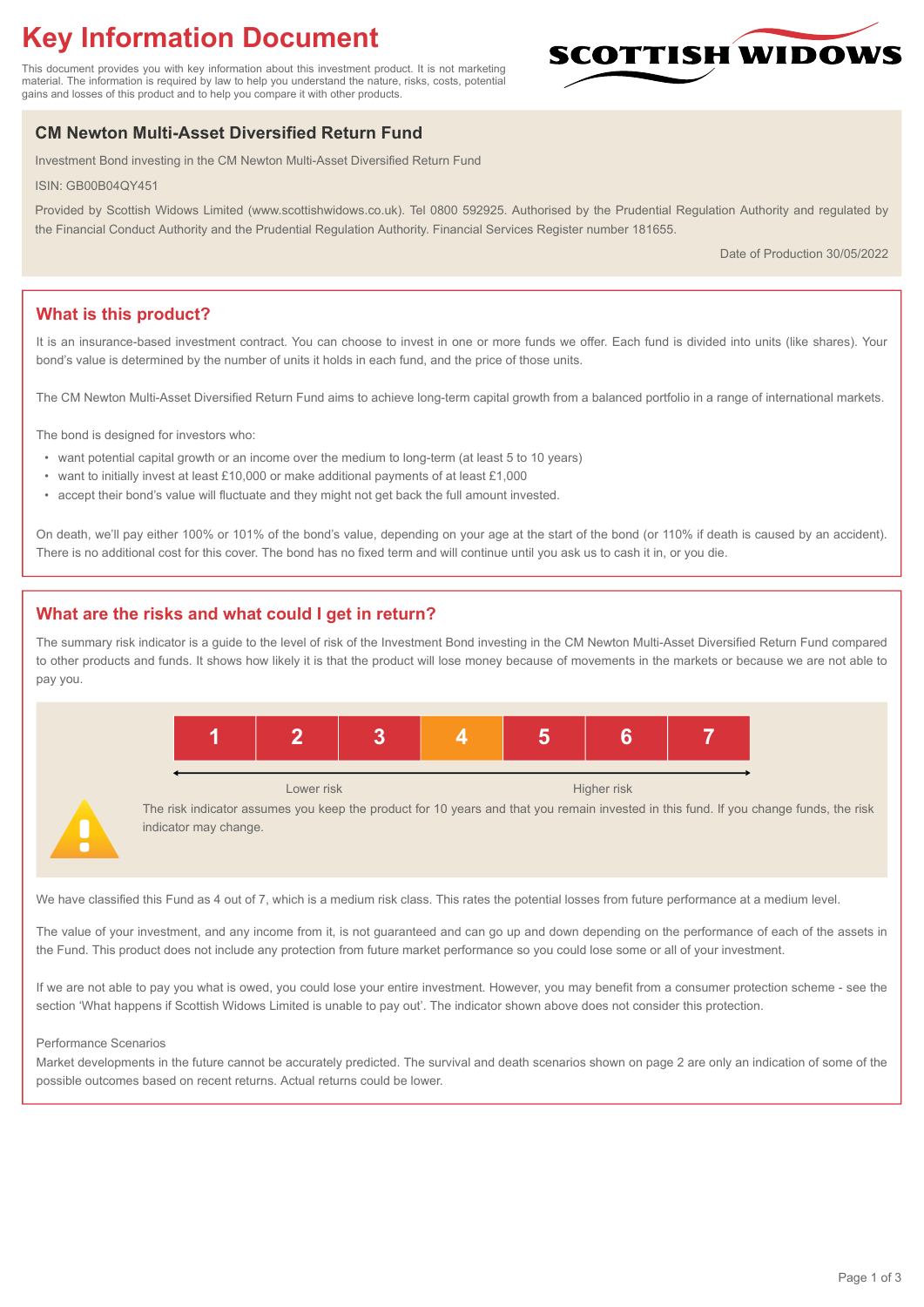

#### **What are the risks and what could I get in return? (continued)**

This table shows the money you could get back over the next 10 years, under different scenarios, assuming that you invest £10,000. The figures below assume no withdrawals are taken and do not allow for any Large Fund Bonus which may apply. The scenarios shown illustrate how your investment could perform. You can compare them with the scenarios of other products. The scenarios presented are an estimate of future performance based on evidence from the past on how the value of this investment varies, and are not an exact indicator. What you get will vary depending on how the market performs and how long you keep the investment. The stress scenario shows what you might get back in extreme market circumstances, and it does not take into account the situation where we are not able to pay you. The death scenario assumes investments perform in line with the moderate scenario.

The figures shown include all the costs of the product itself, but may not include all the costs that you pay to your adviser. The figures do not take into account your personal tax situation, which may also affect how much you get back. Before deciding to invest, you should read the Additional Information Document for more information on the risks and what you might get back. See page 2 for information on how the performance scenarios are calculated.

| <b>Investment £10,000</b> |                                                    |           |          |                                             |  |  |
|---------------------------|----------------------------------------------------|-----------|----------|---------------------------------------------|--|--|
|                           | 1 year                                             |           | 5 years  | 10 years<br>(Recommended<br>holding period) |  |  |
| <b>Survival Scenarios</b> |                                                    |           |          |                                             |  |  |
| <b>Stress scenario</b>    | £261<br>What you might get back after costs        |           | £6,885   | £5,826                                      |  |  |
|                           | Average return each year<br>$-97.39%$              |           | $-7.19%$ | $-5.26%$                                    |  |  |
| Unfavourable scenario     | What you might get back after costs<br>£8,136      |           | £6,558   | £5,820                                      |  |  |
|                           | Average return each year                           | $-18.64%$ | $-8.09%$ | $-5.27%$                                    |  |  |
| Moderate scenario         | What you might get back after costs                | £10,126   | £10,950  | £12,075                                     |  |  |
|                           | Average return each year                           | 1.26%     | 1.83%    | 1.90%                                       |  |  |
| Favourable scenario       | What you might get back after costs                | £12,687   | £18,408  | £25,223                                     |  |  |
| Average return each year  |                                                    | 26.87%    | 12.98%   | 9.69%                                       |  |  |
| <b>Death scenarios</b>    |                                                    |           |          |                                             |  |  |
| Insured event             | What your beneficiaries might get back after costs | £10,227   | £11.060  | £12,196                                     |  |  |

#### **What happens if Scottish Widows is unable to pay out?**

Your Plan is fully covered by the Financial Services Compensation Scheme. More information about compensation arrangements is available from the Financial Services Compensation Scheme, who can be contacted on 0800 678 1100 or 0207 741 4100 or via their website at www.fscs.org.uk

#### **What are the costs?**

The Reduction in Yield (RIY) shows what impact the total costs you pay will have on the investment return you might get. The total costs take into account one-off, ongoing and incidental costs. The amounts shown here are the cumulative costs of the product itself, for three different holding periods. The monetary figures shown assume you invest £10,000 and investments perform in line with the moderate scenario. The figures are estimates and may change in the future. The person selling you or advising you about this product may charge you other costs. If so, this person will provide you with information about these costs, and show you the impact that all costs will have on your investment over time.

| Investment £10,000              |                             |                              |                            |  |  |  |
|---------------------------------|-----------------------------|------------------------------|----------------------------|--|--|--|
| <b>Scenarios</b>                | If you cash in after 1 year | If you cash in after 5 years | If you cash in at 10 years |  |  |  |
| Total costs                     | £237                        | £989                         | £1,933                     |  |  |  |
| Impact on return (RIY) per year | 2.36%                       | 1.95%                        | l.90%                      |  |  |  |